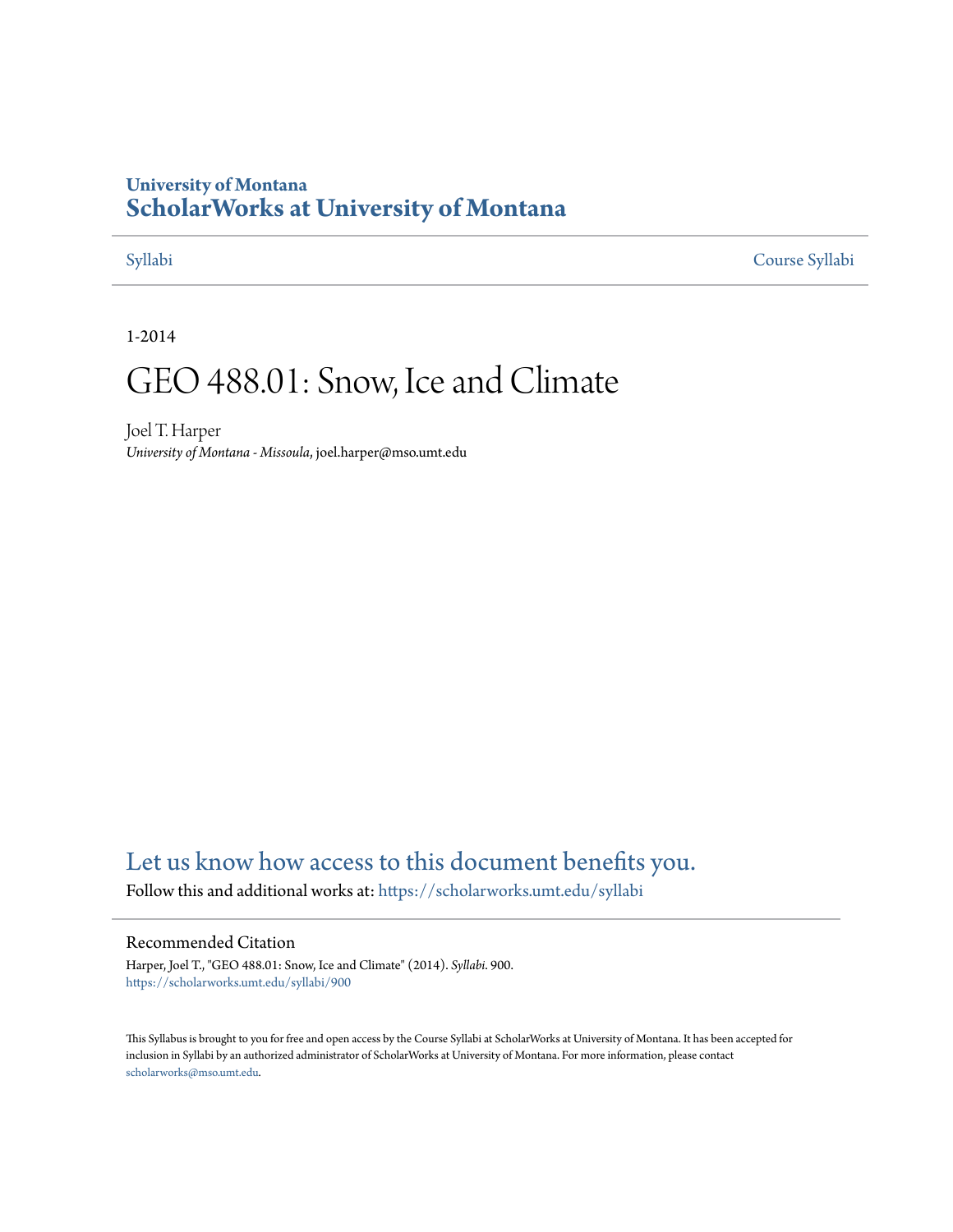### **Snow. Ice and Climate (GEOS 488)**

Tuesdays and Thursdays, 11:10-12:25, SC304

Note: *This Course has a Moodle Site. Information and assignments will be posted there with frequent updates and homework assignments*, *so check the site often.*

#### *Instructor information*

Joel Harper Office: ISB 406-C Office ph: 243-5867 e-mail:  $Ioel@mso.$ umt.edu  $\rightarrow$  *This is the best way to reach me* www.umt.edu/geology/faculty/harper

Patrick Wright Office: ISB 406-A e-mail: Patrick.wright@umontana.edu

#### *Emailina*

I may occasionally conduct email correspondence with class members and I will use official UM email addresses. All email sent to me must originate from your official UM email address (email originating from non-UM addresses will not be read or responded to). Sorry, but this is the law I am required to follow.

#### *Motivation for this course*

Glacier ice permanently covers about 10% of Earth's land surface, and during ice ages close to 30% of Earth's land surface is covered by ice. Seasonal snow blankets about one third of Earth's total land surface each winter season. Snow and ice are thus an integral component of many earth systems. For example, large feedbacks exist between snow and ice and the climate system, and sea level is strongly controlled by processes related to the snow and ice. Water resources in many regions (i.e. the mountainous western U.S.) are intimately tied to snow and ice processes. Basic understanding of the processes related to snow and ice are thus im portant to many different fields of study.

#### *Course objective*

The primary goal of this course is for students to gain a broad understanding of the cryosphere and its many components. Participants in this course will improve their ability to: comprehend evolving issues related to snow, ice and cold regions processes; make inferences based on scientific observations; and, interpret scientific data presented in graphs and figures.

#### *Course text*

Glaciers and Glaciation, Benn, D., and D. Evans, 2010 (2nd edition), New York, Oxford University Press, 831 p, ISBN-10: 0340905794 | ISBN-13: 978-0340905791.